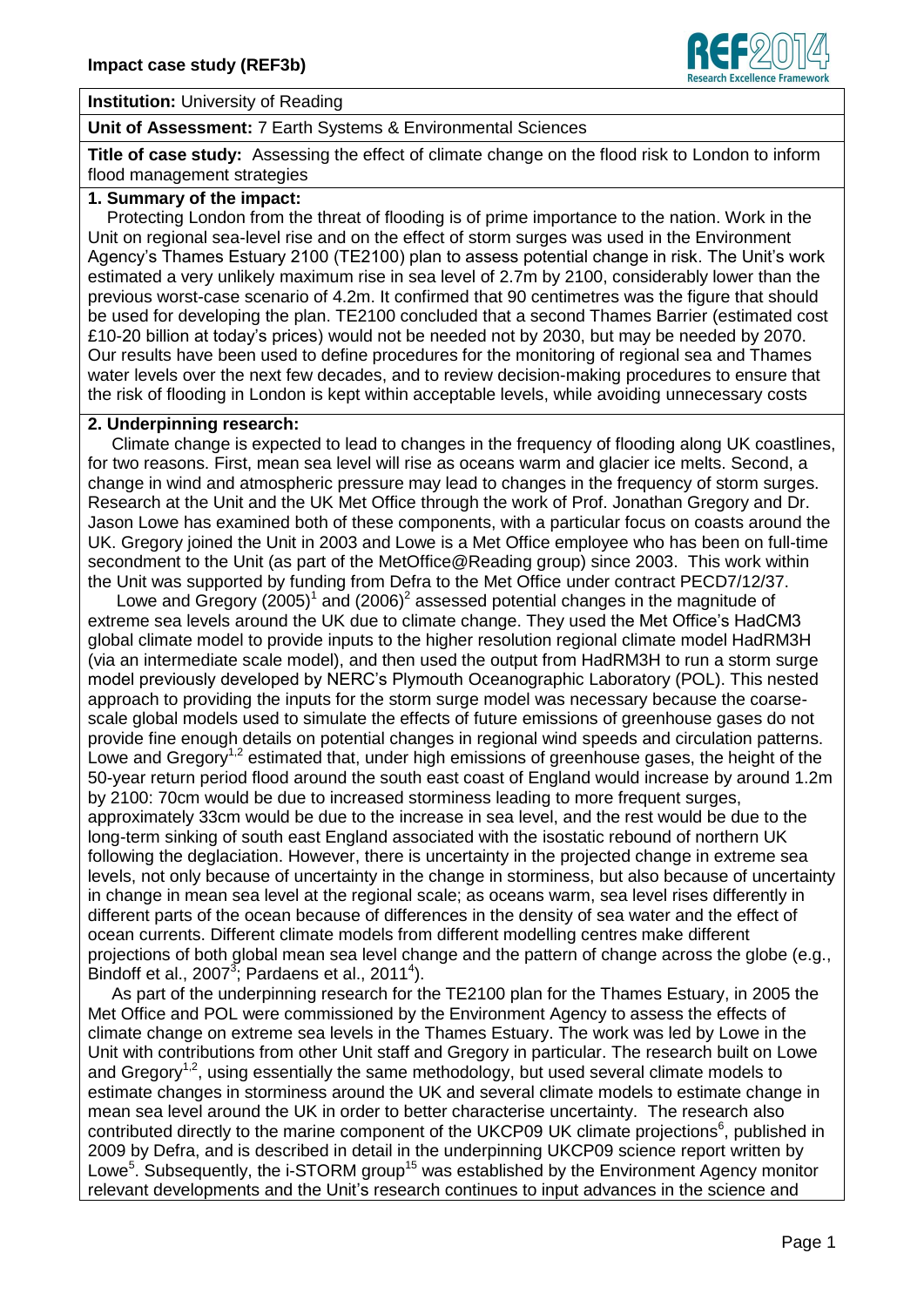

modelling into this process (e.g., Pardaens et al., 2011).<sup>4</sup>

## **3. References to the research:**

The research at the Unit was supported by funding from DEFRA under contract PECD7/12/37, and by the Met Office (because J. Lowe is a Met Office employee on full-time secondment to the Unit and has been for all the time that this research was carried out, namely since 2003). Citations are taken from a WoS search carried out in October 2013 and 3 papers which can be used to evaluate research excellence are marked with an asterisk.

<sup>1.</sup> \*J.A. Lowe, J.M Gregory (2005). The effects of climate change on storm surges around the [United Kingdom,](http://centaur.reading.ac.uk/5234/) *Phil. Trans. Roy. Soc*. (London), 363, 1,313-1,328 (63 cites)

<sup>2</sup> \*J.A.Lowe, and J.M Gregory (2006) *Understanding projections of sea level rise in a Hadley* [Centre coupled climate model,](http://centaur.reading.ac.uk/5516/) J. Geophys. Res. (Oceans), 111 (C11), C11014 (24 cites)  $3$ . N.L Bindof et al. (incl. J. Gregory), (2007) Observations: Oceanic Climate Change and Sea Level, in: *Climate Change 2007: The Physical Science Basis*, Contribution of Working Group I to the Fourth Assessment Report of the IPCC, Cambridge University Press, Note that as a lead author, Gregory reviewed the literature but also carried out new research to compare and combine data and models. [http://www.ipcc.ch/publications\\_and\\_data/ar4/wg1/en/ch5.html](http://www.ipcc.ch/publications_and_data/ar4/wg1/en/ch5.html)

4. \*A.K. Pardaens, J.M. Gregory, J.A. Lowe (2011). A model study of factors influencing projected [changes in regional sea level over the twenty-first century.](http://centaur.reading.ac.uk/17156/) *Clim. Dyn.* 36(9), 2015-2033 (19 cites) <sup>5</sup> J.A. Lowe et al. (2009), UK Climate Projections science report: Marine and coastal projections. Met Office Hadley Centre, Exeter, UK. ISBN 978-1-906360-03-0 <http://ukclimateprojections.defra.gov.uk/media.jsp?mediaid=87905&filetype=pdf>

# **4. Details of the impact:**

 London and the Thames Estuary have always been subject to flood risk. There are £200 billion of capital assets in the Thames tidal floodplain, including 500,000 properties, nearly 100 tube/train stations, the City airport, 400 schools, 16 hospitals and 8 power stations, and 1.25 million people live or work below the Thames average high tide level.<sup>16</sup> In addition, the London economy is worth £230 billion per annum and is the centre of government as well as many other sectors. It has been estimated that the cost of a single London flooding event could be £12-16 billion.<sup>7</sup> with great potential for fatalities. London therefore has a high level of protection against coastal floods. Construction of the current Thames Barrier began following the enquiry into the East Coast flooding in 1953 and was completed in 1983, at a total cost of around £1.7 billion in 2012 prices. The original design of the barrier was to cope with a 1-in-1000 year event until 2030, taking into account the long-term sinking of south east England. However, the design did not take into account changes in the size of storm surges in the North Sea.

 The Environment Agency (EA) launched the Thames Estuary 2100 (TE2100) project in 2002, and the final TE2100 plan was released in November 2012. <sup>16</sup> TE2100 was established because of a recognition that exposure to flood loss was increasing and that flood protection infrastructure – including the Thames Barrier – would need upgrading at some stage in the future. The initial planning work to identify management options used established Defra guidance on sea level rise  $(12 \text{ mm/year})$  over 2055-2085, or approximately 90 cm by 2100)<sup>8</sup>, and following the Avoiding Dangerous Climate Change conference<sup>9</sup> in 2005 also considered an extreme sea level rise scenario of 4.2m by 2100. Using these scenarios, a series of high level options involving different combinations of adaptation measures were developed. In 2005, TE2100 commissioned the Met Office's Hadley Centre (which resulted in Unit staff being involved), POL and (for river flood risk) NERC's Centre for Ecology and Hydrology to produce revised climate change scenarios.

 The research into storm surges had two consequences. First, it used several climate models to estimate both changes in storminess and regional sea levels, demonstrating that the sea level rise assumptions made in the original plans were reasonable. <sup>6</sup> Second, using expert judgement and interpretation of evidence from periods of past rapid sea level rise, it produced a new estimate of a plausible (but highly unlikely) maximum sea level rise (termed the H++ scenario) of 2.7m. This was considerably lower than the extreme case previously used. The TE2100 Plan<sup>16</sup> recognises the importance of the Unit's findings, stating (p28):

 "*These results give greater certainty that we have being planning for the right potential range of water levels this century"*

 *"Our previous worst-case scenario for increases in maximum water levels can be revised down." "Such a reduction in worst-case scenario for this century means that a tide-excluding barrage will*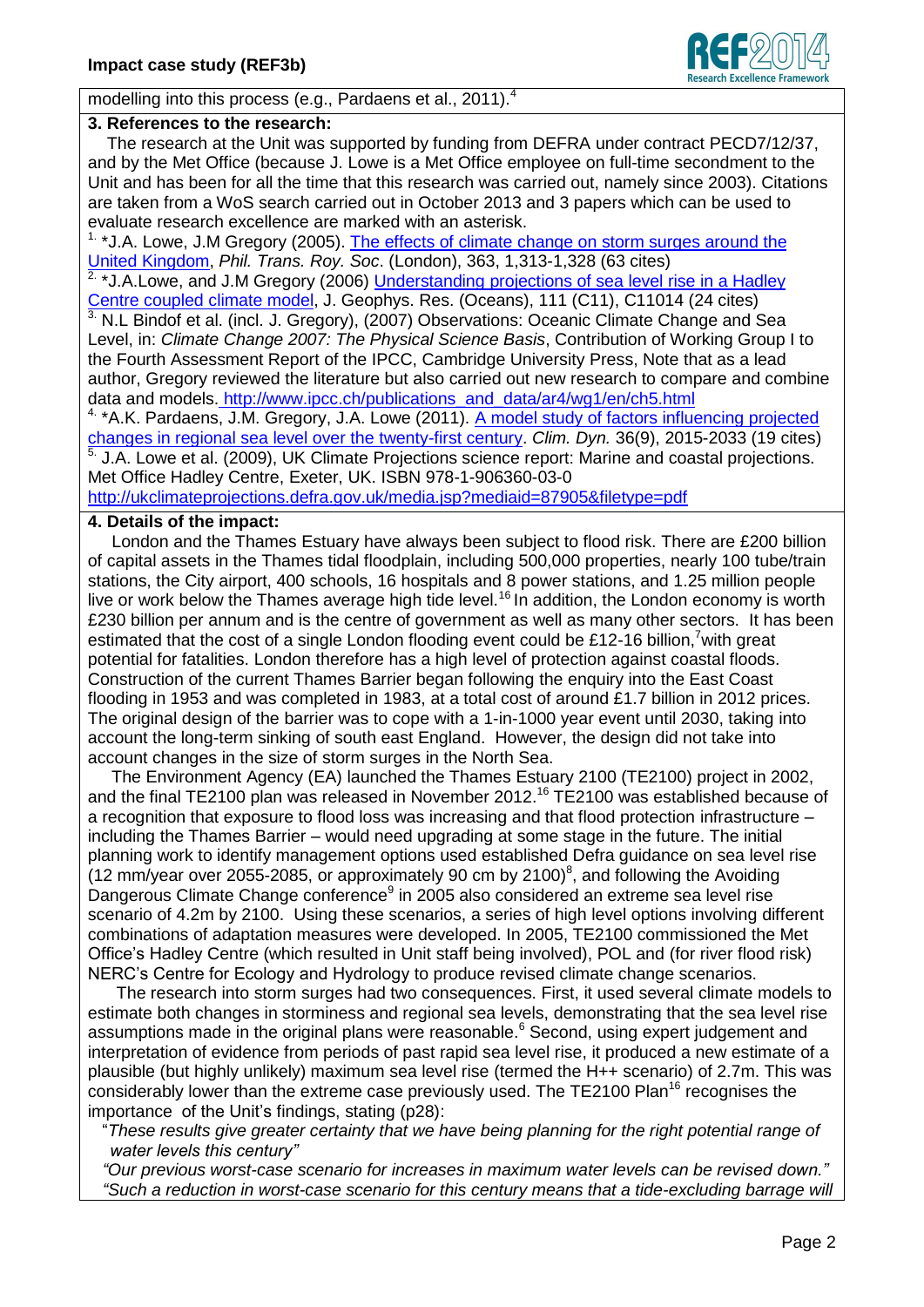

*not be necessary to manage flood risk this century and can be dropped from our final options"*

 The cost of this second barrage has been estimated to be approximately £10 billion (in 2012 prices)<sup>16</sup>, and would need to be accommodated in the Government's financial planning. As noted by Reeder and Ranger (2012)<sup>18</sup> of the proposed developments: "These types of investments tend *to be difficult or costly to reverse (i.e. they have high 'sunk costs'), are high-stakes and their design is dependent on what assumptions are made today about the climate over its lifetime (e.g. the appropriate height of a sea wall will depend on assumptions about sea level rise over the next few decades). This means that if forecasts are incorrect today, the project can become maladapted to climate, exposing society to greater risks, wasted investments or unnecessary retrofit costs*." They also note the success of the TE2100 in handling this problem: "*The TE2100 project demonstrates that robust adaptation planning is possible even where dealing with long-lived decisions with high sunk-costs and deep uncertainty over future climate risks*." The TE2100 plan also defines the monitoring, reviewing and the decision-making procedures that will be needed to keep the risk to London, including the storm surge risk from the east and the fluvial risk to the west, within acceptable levels.<sup>10</sup>

 The associated monitoring costs are also calculated. Part of this continued evaluation is undertaken through the i-STORM international network of moveable storm barriers, which includes representation from the UK (the Thames Barrier), the Netherlands, Russia and Italy<sup>15</sup>. The aim of i-STORM is to share experience and methods; Lowe sits on the science panel for the network, bringing his experience of climate change to i-STORM. The experience of TE2100 has being used to inform similar projects elsewhere in the world.<sup>18,19</sup>

 Because of its importance to such a large population the TE2100 plan has received considerable media attention<sup>11-14</sup> and has great economic implications. A quantification of economic importance of the recommendations was commissioned by NERC from the DTZ/UGL consultancy and traces the impact of storm surge modelling work at POL.<sup>20</sup> Because that modelling was deployed via Lowe and Gregory (2005)<sup>1</sup> and Lowe et al. (2009)<sup>5</sup> into TE2100, the findings are relevant here. The NERC-DTZ report summarises the financial impacts to be: safeguarding the London Economy  $-$  £94 million per flood day; safeguarding property in the Thames Estuary area  $-$  £2 billion per annum; giving confidence to future London investment  $-$  £2.1 billion per annum; value of human lives in the Thames floodplain  $-$  £31.25 billion per annum.

 The research used to construct the scenarios for extreme water levels for TE2100 also contributed directly to the UKCP09 climate projections.<sup>6</sup> The UKCP09 climate projections were published by Defra in 2009, and provide climate information designed to help those needing to plan how they will adapt to a changing climate. UKCP09 was developed by incorporating the needs of users of climate projections, and also by making use of advances in climate science since the previous set of UK scenarios was published in 2002. In particular, the UKCP09 projections take a probabilistic approach, and construct probability distributions for changes in relevant climate, marine and coastal variables. The Marine and Coastal Projections Report<sup>5</sup> presents scenarios for changes in mean sea level and storm surge around the UK (along with wave heights and ocean temperatures), and was led by the Unit's Dr Lowe. These scenarios show ranges in change in mean sea level and storm surge, based on the use of multiple climate models. Chapter  $7^{17}$  of the UKCP09 report gives a case study of the use by TE2100 of the sea-level rise and storm surge projections (given in Chapters 2–4 of the report) and demonstrated how the UKCP09 results could be used in practice. The UKCP09 sea level and storm surge scenarios have since 2010 been incorporated as Supplementary Guidance<sup>21</sup> into the Environment Agency's revised Flood and Coastal Erosion Risk Management Appraisal Guidance (FCERM-AG)<sup>22</sup>. This guidance is used in all coastal flood management projects in England, and has been applied in all appraisals started since August 2011. The UK's Climate Change Risk Assessment<sup>23</sup>, published in 2012, used the UKCP09 sea level rise scenarios to estimate future exposure to coastal flooding.

 The Thames Region Climate Change Programme Manager of the Environment Agency notes that<sup>24</sup> "The TE2100 project was the first major infrastructure planning project to put adapting to the *impacts of climate change at its centre……Jason [Lowe]'s research commissioned by the TE2100 project formed the majority of the input to the UKCP09 marine projections and has proved very valuable not only to the TE2100 plan but also to the wider UK in understanding the scale of challenge to adapt to rising sea levels and changing weather patterns*."